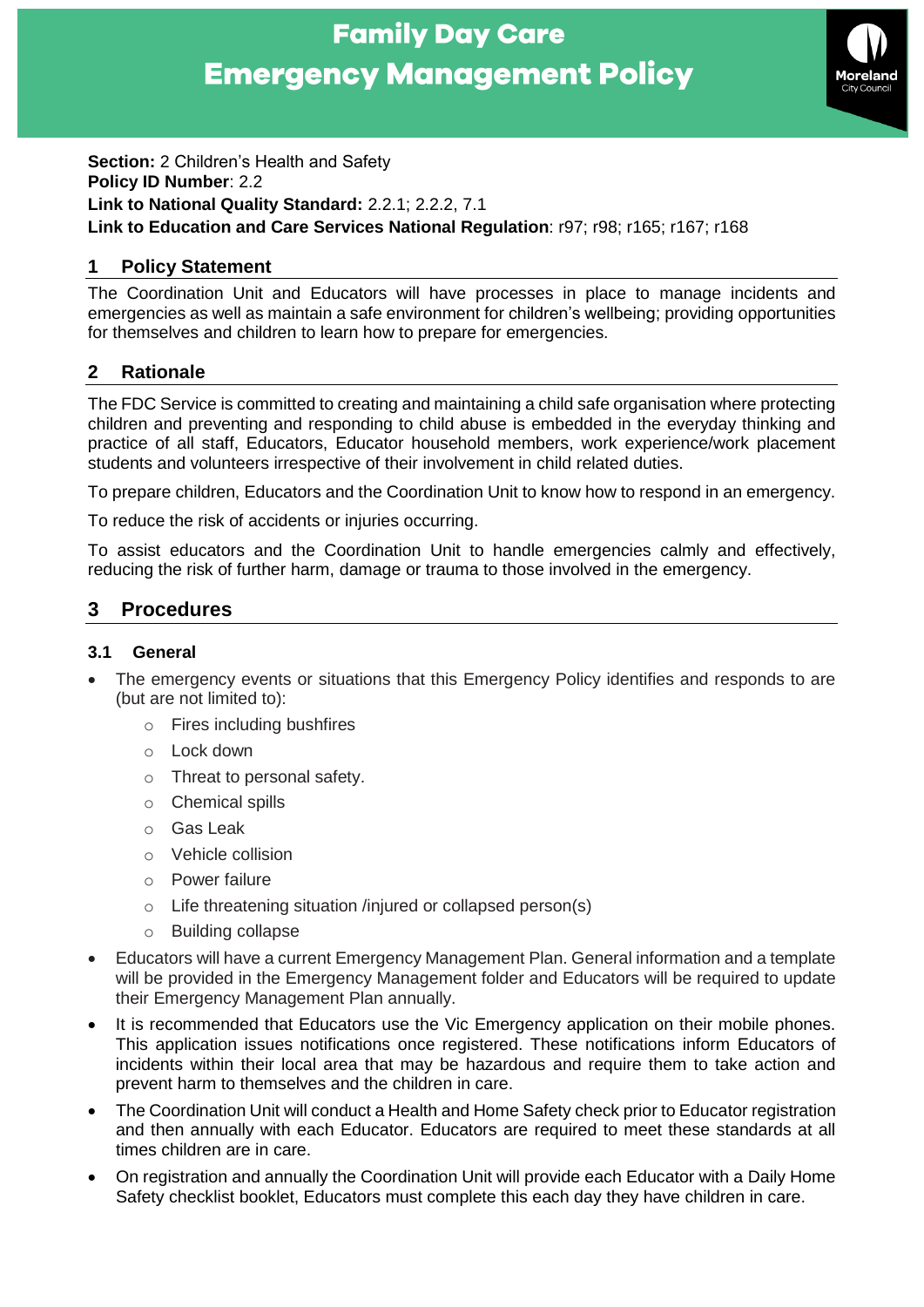

- Educators are always required to monitor the environment for hazards and are expected to respond immediately to any circumstance which may present a risk to the children and themselves.
- Educators are to be qualified in First Aid as approved by the legislation.
- Educators must always have an operating telephone and/or mobile phone.
- Educators must have easy access to Emergency contact phone numbers, including family emergency contact numbers being kept readily accessible and stored appropriately for confidentiality.
- Educators must ensure all emergency contact numbers are kept up to date.
- Educators must prominently display emergency procedures, including evacuation floor plan and instructions near each exit of the home used for FDC. The evacuation plan must outline all possible exit points and the meeting places outside the home. Keys to any locked exterior doors or security doors must be within reach of an adult but inaccessible to children.

## **3.2 Supervision**

- Supervision is a key aspect of ensuring that children's safety is always protected in the service environment, whilst on outings or excursions, and during transportation provided or arranged by the Educator as part of childcare. Educators must ensure they adequately supervise children at all times.
- Educators are permitted to release a child into the supervision and care of an Emergency Services provider (eg: Ambulance, Police, Fire, Child Protection) in the event of an emergency.

#### **3.3 During an Emergency**

- Educators and staff are required to:
	- o Keep calm.
	- o Assist any child in immediate danger if safe to do so.
	- o Call the appropriate emergency service 000.

## Give details of:

- Nature of emergency fire, medical, intruder etc.
- Number, street name, nearest cross street and suburb
- Any persons trapped or injured
- **EXEC** Seriousness of situation.
- o Follow the Instructions of Emergency Services representative
- Educators are to contact the Coordination Unit as soon as practical. If the emergency arises outside office hours, staff can be contacted on the emergency phone. Coordination Unit staff will attend any incidents that require their support.
- Educators are to contact families as soon as practical.

#### **3.4 Fire Safety**

- All venues used for FDC purposes will meet fire safety standards.
- Educators must have smoke detectors correctly installed in appropriate locations. These must be tested regularly to ensure they are working. Where smoke detectors require batteries to be changed Educators must ensure they do this regularly, it is recommended in line with daylight savings changes.
- Educators must have a Fire Extinguisher and/or Fire Blanket to assist in the prevention of spread of fire.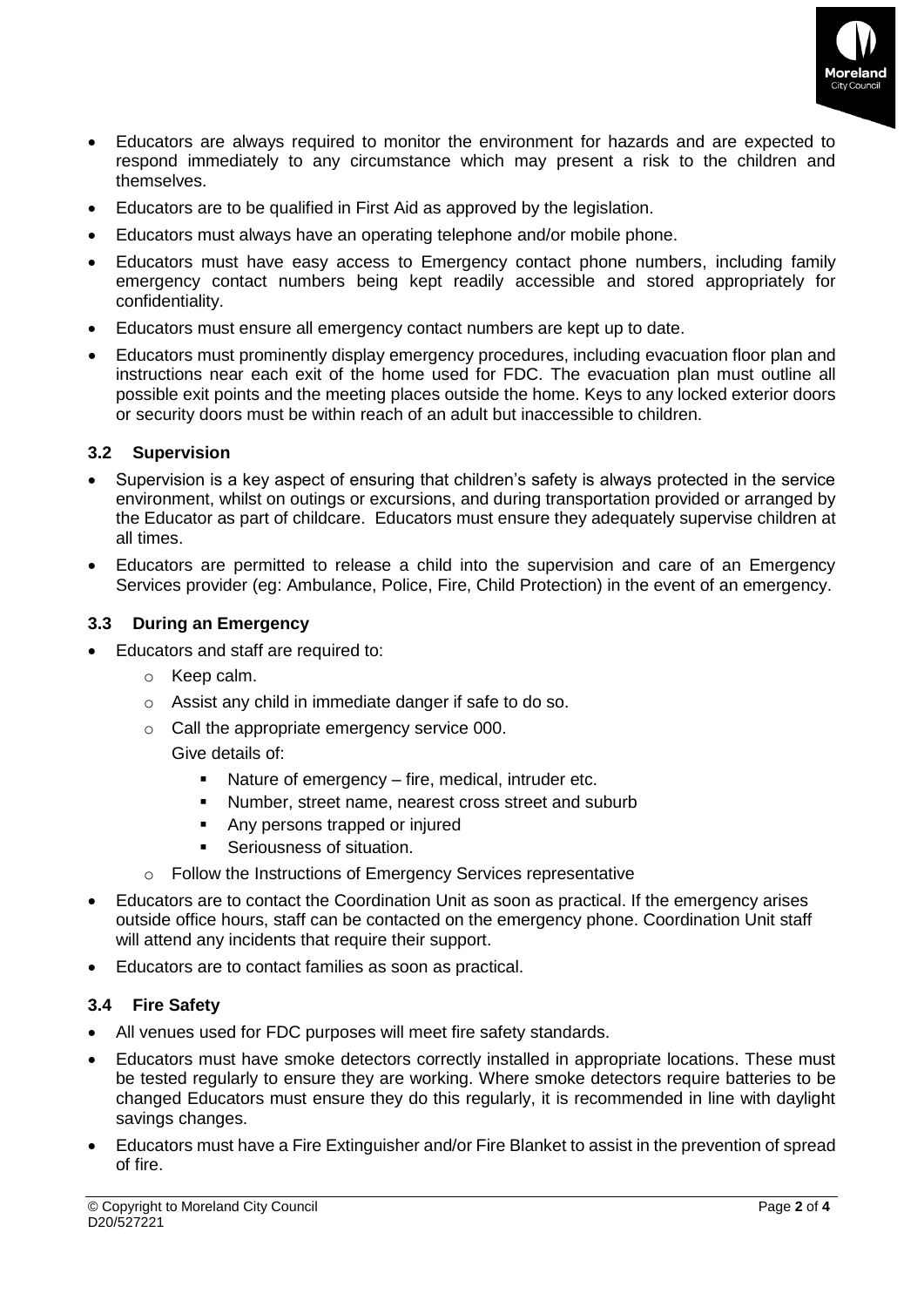

## **3.5 Evacuations**

- Educators must identify and conduct a risk assessment for all potential emergencies relevant to their situation. This could include fires, flood and likely incidents in the home, and being aware of children's medical needs, e.g. asthma, allergies, anaphylaxis.
- Educators must plan for, practice and respond effectively to emergency evacuations. These must be rehearsed at least once every 3 months by the Educator with the children and anyone else present in the home. Each rehearsal must be documented and displayed on the noticeboard for parent/guardians to see and evaluated by the Educator in the Daily Home Safety checklist.
- Educators are required to ensure all children registered for care with them are regularly involved in an evacuation practice.
- If required Educators will contact emergency services first, and then parents/guardians and the Coordination Unit immediately if it is safe and possible to do so.
- Educators are required to follow the directions of any Emergency Service staff (eg: Police, MFB, Ambulance or SES).

#### **3.6 Lockdown**

- Educators may be required to find a safe place for themselves and the children in care to shelter within the Educator's residence. This could be due to (but not limited to):
	- $\circ$  someone trying to enter or having entered the Educator's home in a threatening manner and the Educator believes their safety and the children's safety is at risk.
	- o a critical vehicle accident in the vicinity of your home
	- o environmental hazard from a chemical spill
	- o smoke hazards from a nearby fire
- These incidents may require the lockdown of an Educator's residence and finding the safest space within the home for everyone to shelter whilst emergency services are attending to the emergency. Educators are required to do whatever is determined safest at the time of the incident.

#### **3.7 Reporting of Incidents**

• Educators will report any emergencies as outlined in the Incident, Injury, Illness and Trauma Policy and procedures.

#### **3.8 After the Incident**

- In the event of an emergency occurring, Educators can consult the Children's Services Coordinator in relation to availability of counselling and debriefing services if required.
- Emergencies can affect individuals emotionally and psychologically. Children need to feel secure and safe during and after they have witnessed an emergency, and Educators should provide children with opportunities to express their thoughts and feelings. It may also be important to seek the advice and support from counselling services for children and adults following an emergency. The Coordination Unit will provide support during this process.
- Educators will evaluate and reflect on each incident using this as a powerful learning experience for the children. Educators and staff will support and help children cope with and process such events.